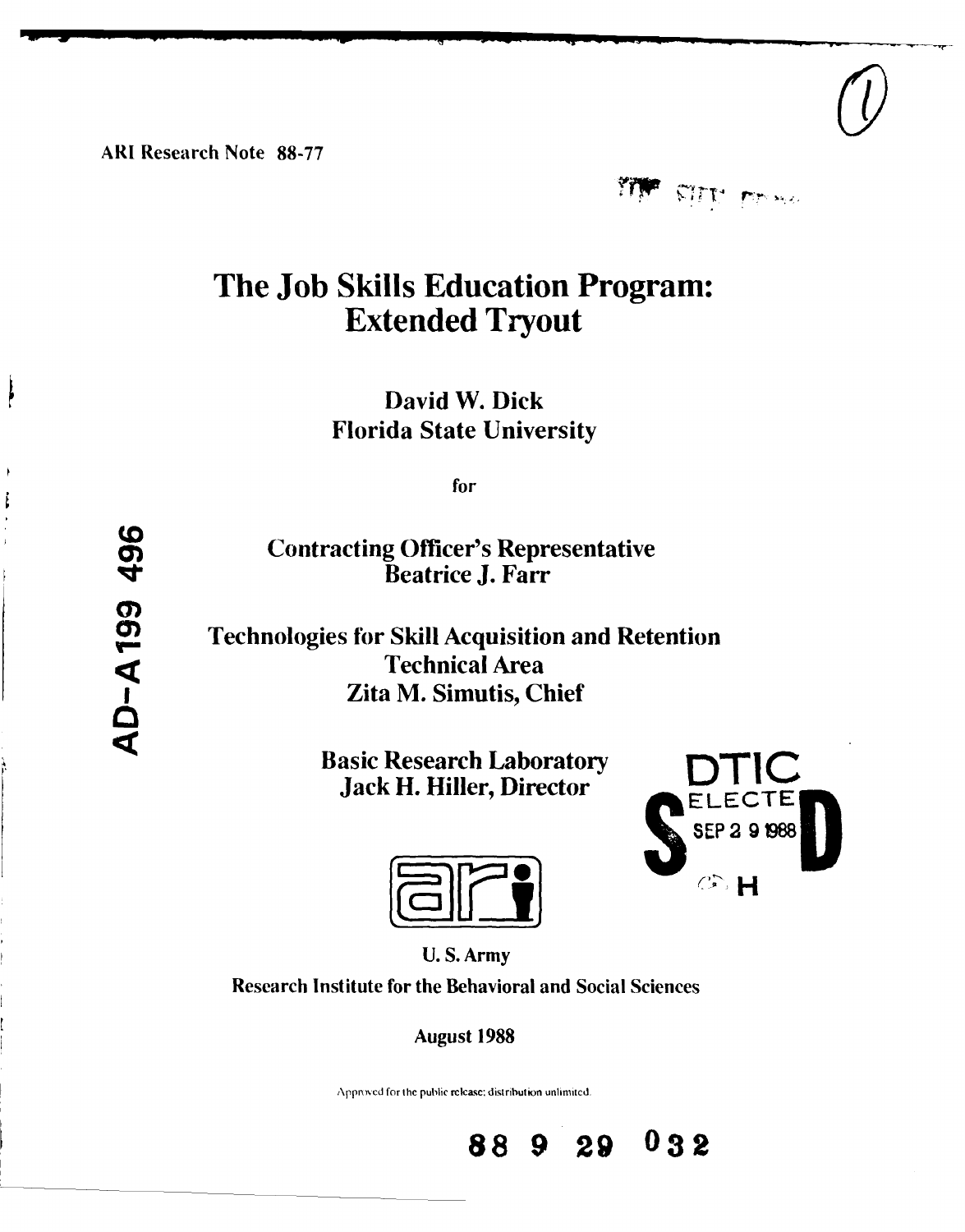## **U. S.** ARMY RESEARCH **INSTITUTE**

# FOR THE BEHAVIORAL **AND SOCIAL SCIENCES**

### **<sup>A</sup>**Field Operating Agency under the Jurisdiction of the

Deputy Chief of Staff for Personnel

**EDGAR M. JOHNSON COL, IN COL, IN Technical Director** 

WM. DARRYL **HENDERSON**

Research accomplished under contract for the Department of the Army

Florida State University

Technical review **by**

Beatrice **J.** Farr Sally **A.** Bell

This report, as submitted by the contractor, has been cleared for release to Defense Technical Information Center **(OTICI to** comply **winth regulatory requirements. It has beoon given Ao primnary** distribution **othet than to** 0T1C and will be available only through DTIC or other reference services such as the National Technical Information Service (NTIS). The vicws, cpinions, and/or findings contained in this report are those of the author(s) and should not be construed as an official Department of the Army position, policy, or decision, unless so designated **by** other official documentation.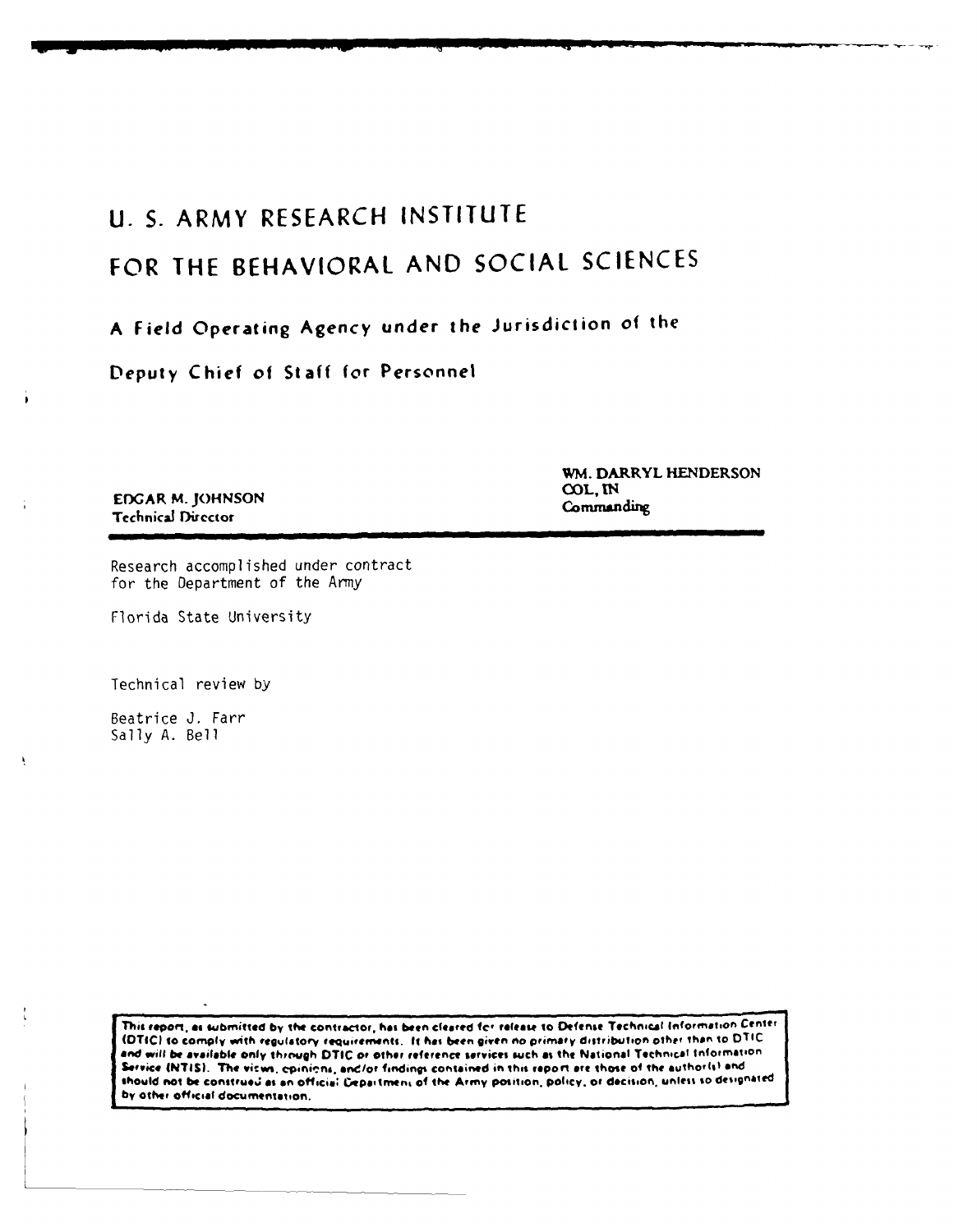# **UNCLASSIFIED SECURITY CLASSIFICATION OF** THIS **AG**

| REPORT DOCUMENTATION PAGE                                                                                                                                                                  |                                                         |                                                                        |                                                         |              | Form Approved<br>OMB No. 0704-0188   |
|--------------------------------------------------------------------------------------------------------------------------------------------------------------------------------------------|---------------------------------------------------------|------------------------------------------------------------------------|---------------------------------------------------------|--------------|--------------------------------------|
| 1a. REPORT SECURITY CLASSIFICATION                                                                                                                                                         |                                                         | <b>1b. RESTRICTIVE MARKINGS</b>                                        |                                                         |              |                                      |
| 2a. SECURITY CLASSIFICATION AUTHORITY                                                                                                                                                      |                                                         | 3. DISTRIBUTION/AVAILABILITY OF REPORT                                 |                                                         |              |                                      |
| 2b. DECLASSIFICATION / DOWNGRADING SCHEDULE                                                                                                                                                |                                                         | Approved for public release;<br>distribution unlimited.                |                                                         |              |                                      |
| 4. PERFORMING ORGANIZATION REPORT NUMBER(S)                                                                                                                                                |                                                         | 5. MONITORING ORGANIZATION REPORT NUMBER(S)                            |                                                         |              |                                      |
|                                                                                                                                                                                            |                                                         | ARI Research Note 88-77                                                |                                                         |              |                                      |
| 6a NAME OF PERFORMING ORGANIZATION                                                                                                                                                         | <b>6b. OFFICE SYMBOL</b><br>(if applicable)             | 7a. NAME OF MONITORING ORGANIZATION                                    |                                                         |              |                                      |
| Florida State University                                                                                                                                                                   |                                                         | U.S. Army Research Institute for the<br>Behavioral and Social Sciences |                                                         |              |                                      |
| 6c. ADDRESS (City, State, and ZIP Code)                                                                                                                                                    |                                                         | 7b. ADDRESS (City, State, and ZIP Code)                                |                                                         |              |                                      |
| Center for Educational Technology<br>Tallahassee, Florida 32306                                                                                                                            |                                                         | 5001 Eisenhower Avenue<br>Alexandria, VA 22333-5600                    |                                                         |              |                                      |
| 8a. NAME OF FUNDING / SPONSORING<br>ORGANIZATION<br>Education Division                                                                                                                     | <b>8b. OFFICE SYMBOL</b><br>(If applicable)<br>DAPC-PDE | 9. PROCUREMENT INSTRUMENT IDENTIFICATION NUMBER<br>MDA903-85-C-0367    |                                                         |              |                                      |
| 8c. ADDRESS (City, State, and ZIP Code)                                                                                                                                                    |                                                         | 10 SOURCE OF FUNDING NUMBERS                                           |                                                         |              |                                      |
| Total Army Personnel Agency                                                                                                                                                                |                                                         | PROGRAM                                                                | PROJECT                                                 | <b>TASK</b>  | WORK UNIT                            |
| Hoffman 1, Room 1435                                                                                                                                                                       |                                                         | ELEMENT NO.                                                            | NO.                                                     | NO.          | ACCESSION NO                         |
| Alexandria, VA 22331-0316<br>11. TITLE (Include Security Classification)                                                                                                                   |                                                         | 6.37.34                                                                | A794                                                    | 3.1.1        | 3.1.1.R1                             |
| The Job Skills Education Program: Extended Tryout                                                                                                                                          |                                                         |                                                                        |                                                         |              |                                      |
| 12. PERSONAL AUTHOR(S)<br>David W. Dick                                                                                                                                                    |                                                         |                                                                        |                                                         |              |                                      |
| 13a. TYPE OF REPORT<br><b>13b. TIME COVERED</b><br>14. DATE OF REPORT (Year, Month, Day)<br>15. PAGE COUNT                                                                                 |                                                         |                                                                        |                                                         |              |                                      |
| Final Report                                                                                                                                                                               | FROM 9-85 TO 2-86                                       | 1988, August<br>10                                                     |                                                         |              |                                      |
| 16. SUPPLEMENTARY NOTATION<br>Beatrice J. Farr, Contracting Officer's Representative                                                                                                       |                                                         |                                                                        |                                                         |              |                                      |
| $\overline{17}$<br><b>COSATI CODES</b><br>18. SUBJECT TERMS (Continue on reverse if necessary and identify by block number)                                                                |                                                         |                                                                        |                                                         |              |                                      |
| FIELD<br><b>GROUP</b><br><b>SUB-GROUP</b><br>Computer-Based Instruction                                                                                                                    |                                                         |                                                                        |                                                         | Basic Skills |                                      |
| Soldier Management System<br>Job Skills<br>Extended Tryout                                                                                                                                 |                                                         |                                                                        |                                                         |              |                                      |
| 19 ABSTRACT (Continue on reverse if necessary and identify by block number)                                                                                                                |                                                         |                                                                        |                                                         |              |                                      |
| This research note deals with the Job Skills Education Program (JSEP), a standardized                                                                                                      |                                                         |                                                                        |                                                         |              |                                      |
| computer-based curriculum for soldiers who lack skills necessary for proper performance of                                                                                                 |                                                         |                                                                        |                                                         |              |                                      |
| their skill level 1 and 2 jobs. The lessons are based on a detailed analysis of the 94 most<br>common military occupational specialties and on soldiers' common tasks. JSEP is being tried |                                                         |                                                                        |                                                         |              |                                      |
|                                                                                                                                                                                            |                                                         |                                                                        |                                                         |              |                                      |
| out at Forts Riley, Leonard Wood, Lewis, and Sill prior to its Army-wide implementation.<br>This note covers the period of the Extended Tryout. It describes the activities that were      |                                                         |                                                                        |                                                         |              |                                      |
| conducted at the four sites in an effort to fine tune the JSEP curriculum, the Soldier                                                                                                     |                                                         |                                                                        |                                                         |              |                                      |
| Management System, and the computer and instructor operating procedures.                                                                                                                   |                                                         |                                                                        |                                                         |              |                                      |
| The major findings during the Extended Tryout period were that soldiers were able to com-                                                                                                  |                                                         |                                                                        |                                                         |              |                                      |
| plete their lessons successfully, and that strong local command support is necessary in<br>order for an innovative new program to succeed.                                                 |                                                         |                                                                        |                                                         |              |                                      |
|                                                                                                                                                                                            |                                                         |                                                                        |                                                         |              |                                      |
|                                                                                                                                                                                            |                                                         |                                                                        |                                                         |              |                                      |
| 20. DISTRIBUTION / AVAILABILITY OF ABSTRACT<br>21. ABSTRACT SECURITY CLASSIFICATION                                                                                                        |                                                         |                                                                        |                                                         |              |                                      |
| <b>WUNCLASSIFIED/UNLIMITED C</b> SAME AS RPT.                                                                                                                                              | Unclassified                                            |                                                                        |                                                         |              |                                      |
| 22a NAME OF RESPONSIBLE INDIVIDUAL                                                                                                                                                         |                                                         |                                                                        | 22b. TELEPHONE (Include Area Code)   22c. OFFICE SYMBOL |              |                                      |
| Beatrice J. Farr<br><b>DD Form 1473, JUN 86</b>                                                                                                                                            |                                                         | <u>202/274-5540</u>                                                    |                                                         |              | PERI-IC                              |
|                                                                                                                                                                                            | Previous editions are obsolete.                         |                                                                        |                                                         |              | SECURITY CLASSIFICATION OF THIS PAGE |

 $\ddot{\phantom{0}}$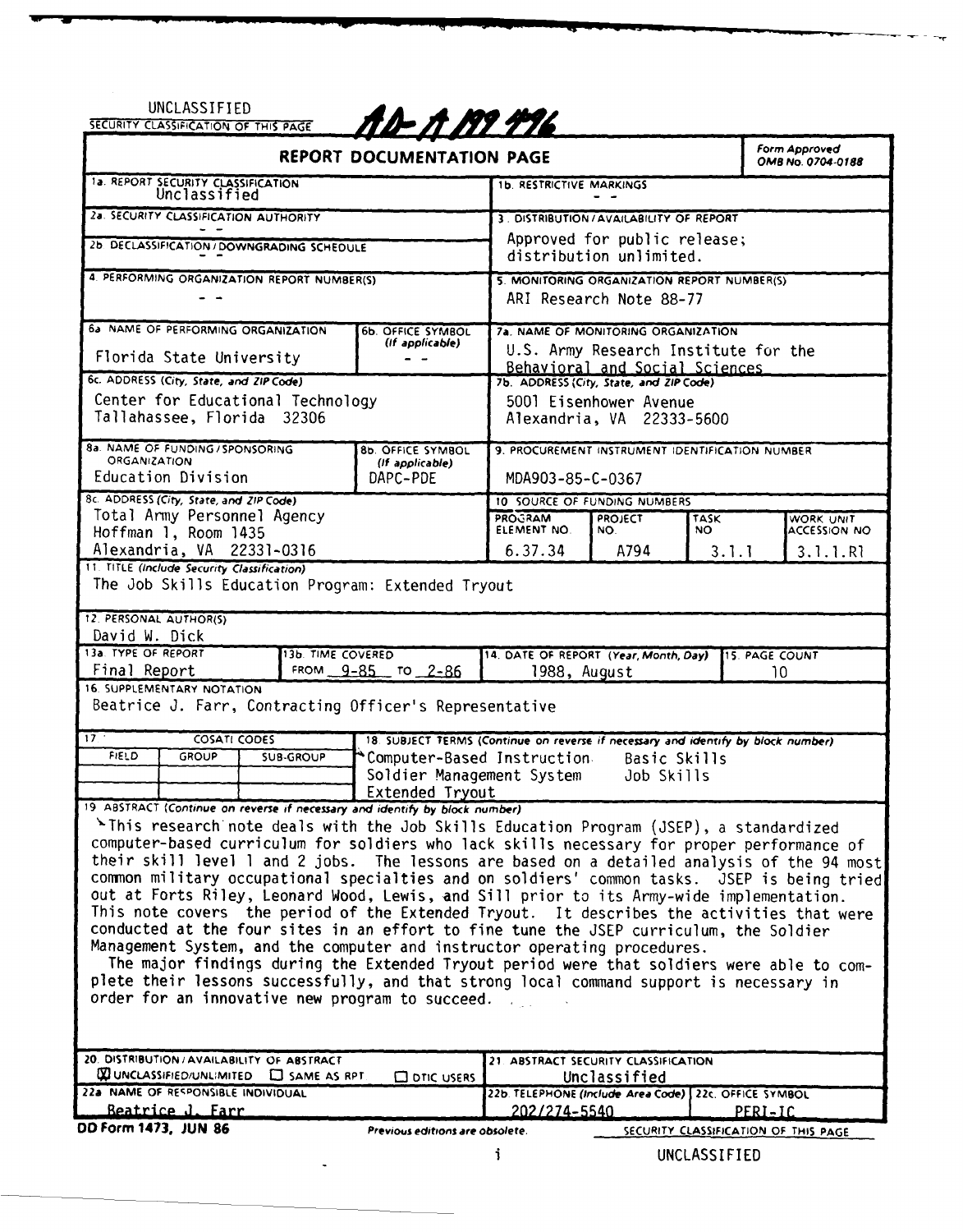#### **JSEP EXTENDED** TRYOUT REPORT

#### Contents

#### Page Extended Tryout **---------------------------------- <sup>2</sup>** Objectives **---------------------------------- <sup>2</sup>** Methodology **4----------------------------------4** Fort Leonard Wood **--------------------------------- <sup>5</sup>** Fort Riley **---------------------------------- <sup>6</sup>** Fort Lewis **---------------------------------- <sup>6</sup>** Fort Sill **---------------------------------- 7** Supporting Effort **---------------------------------- 7** Results **--------------------------------- <sup>8</sup>** Findings - **--------------------------------- 8** Other Activities **--------------------------------- 9**  $Recommendations$

Accession For N  $8715 - 58$ AAI  $21.77.788$  $\Box$  $0$  , respublice  $\Box$  $\mathcal{I}_{\text{V}}$  ; interfered in BV.  $\sim$ **Noncinadirms** 1 **peci .ir**pecial (pecial) Mst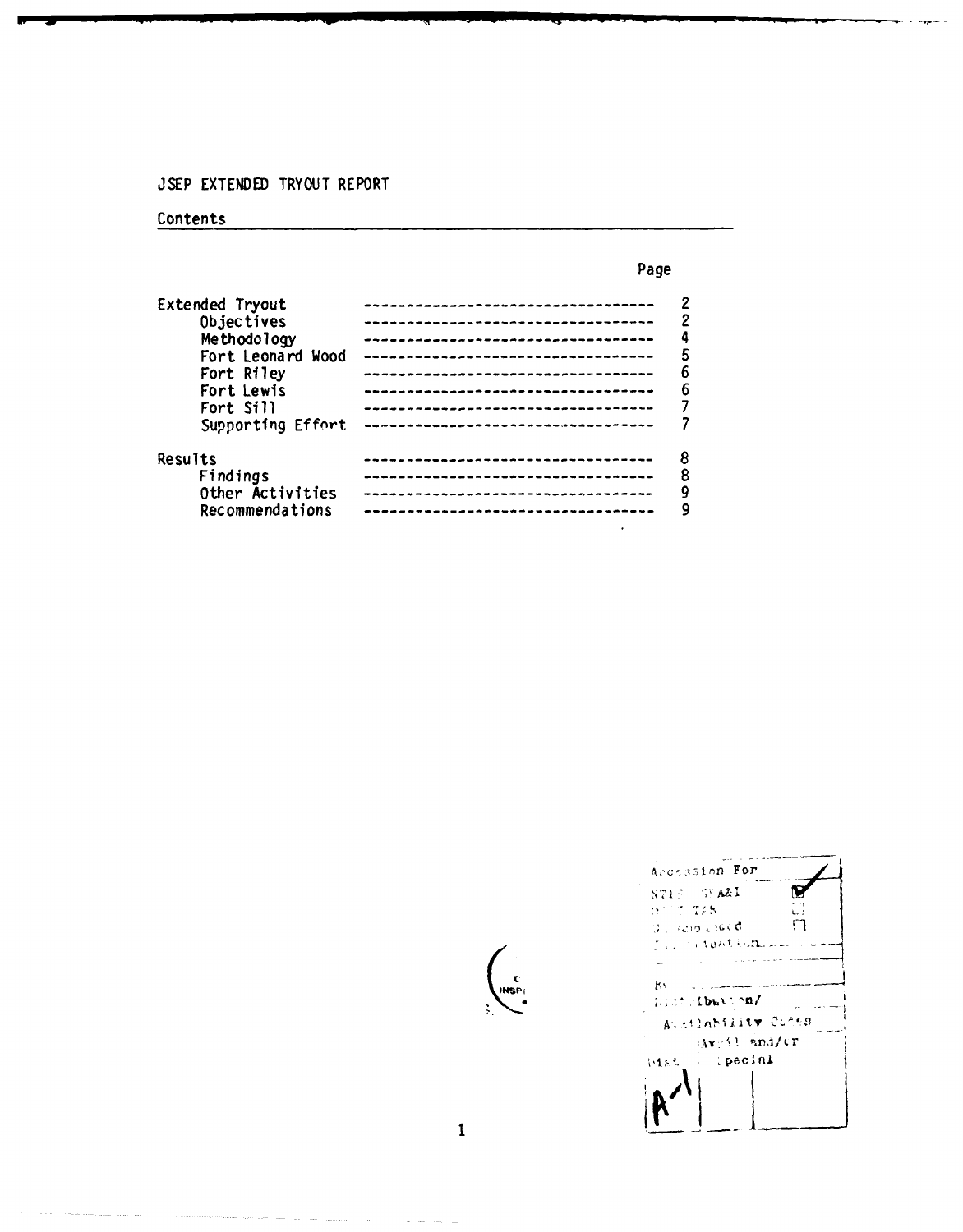#### THE JOB SKILLS EDUCATION PROGRAM

#### Background

The Job Skills Education Program (JSEP) is a large-scale, computerbased educational program designed for those soldiers who need instruction in the basic academic skills required for their jobs. The program is sponsored by the Education Division, Office of the Deputy Chief of Staff for Personnel and monitored by the U.S. Army Research Institute (ARI). Development was begun in 1982 by Florida State University, Center for Educational Technology, and its team member Ford Aerospace & Communications Corporation.

JSEP provides a standardized curriculum for soldiers who demonstrate deficiencies in the knowledge and skills required to successfully perform their Military Occupational Specialties (MOS) - their jobs.

A unique aspect of JSEP is that it is built upon a very detailed front-end analysis of baseline academic skills related to job performance. This analysis covered tasks performed by soldiers in the 94 highest density MOSs, in addition to common tasks (those skills needed by all soldiers regardless of their MOS). A major product of the analysis was a taxamony listing more than 200 prerequisite competencies (PC) for these MOSs. The competencies were derived from detailed reviews of Soldier Manuals and from extensive interviews with subject matter experts at Army schools.

JSEP is controlled by a computer-based management system that provides diagnosis, prescriptions, help, tracking, and reports. The program is self-paced and individualized and allows open entry and open exit. The computer-based lessons and the management system currently run on the WicroTICCIT and the PLATO computer-based training systems. The program is being tested at four sites (Fort Riley, Leonard Wood, Lewis and Sill) prior to Army-wide phased implementation.

#### EXTENDED TRYOUT

#### Objectives.

This report describes the activities performed during a period that was called the Extended Tryout. The purpose of the extended tryout was to fine-tune the operations aspects of the Job Skills Education program and to establish an ongoing mechanism for collecting those data that could be used to improve the lessons and the Soldier Management System. More specifically, the objectives of the extended tryout were:

a. To provide orientation and training on the JSEP system to eligible soldiers and appropriate personnel; and

b. To collect operations data and soldier performance data that can be used for program evaluation and revisions.

c. In addition to the collection of evaluation and revision data,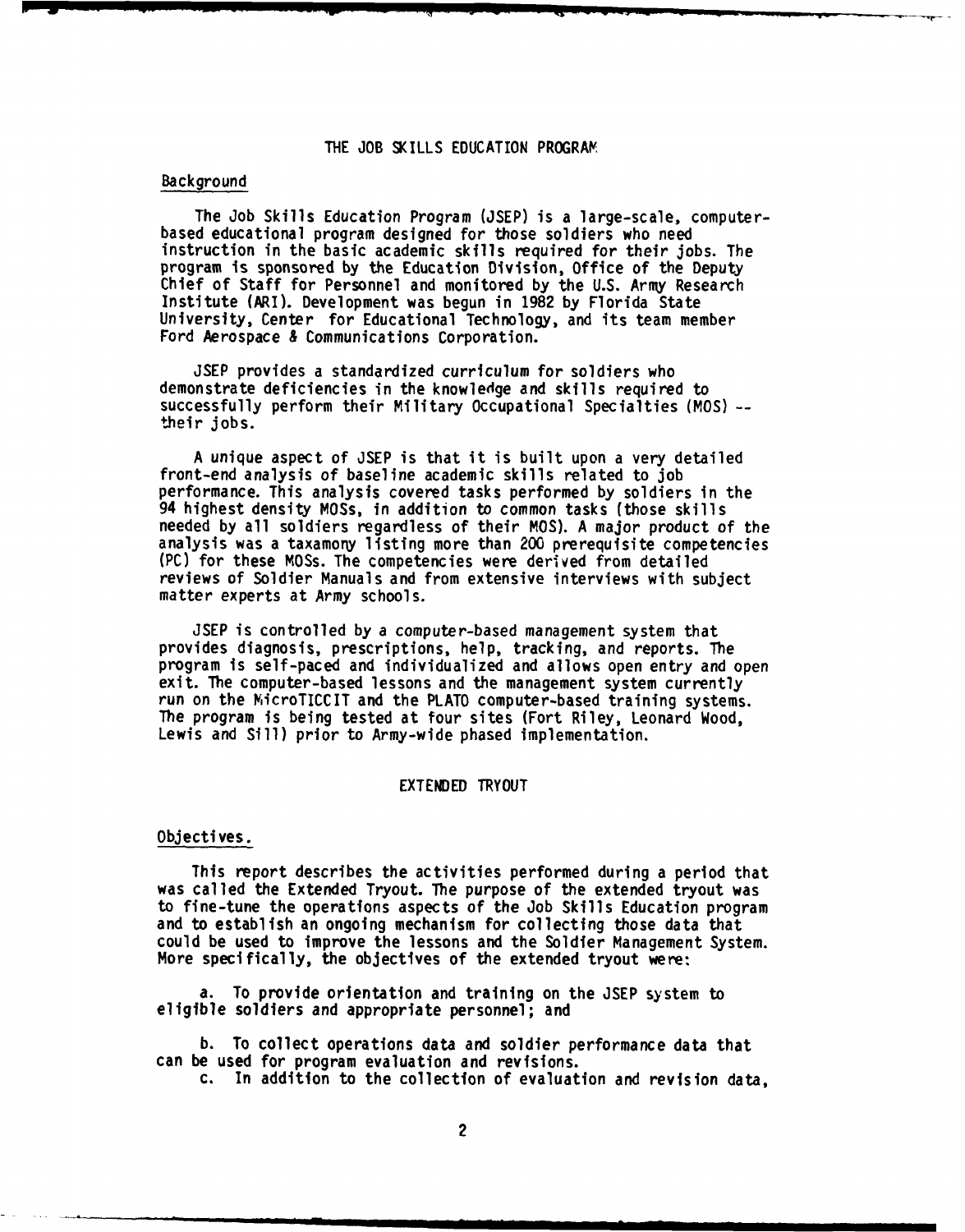another main purpose of the extended field tryout was to further the transfer of JSEP Center management and control to the local command.

Two key elements necessary for this are the emplacement of trained instructors and the orientation of local command to the JSEP. Each of the posts began the extended trails with two trained JSEP instructors in place, then dropped one. The instructor hosted numerous visitors to the JSEP Center, explaining and demonstrating the program. The instructor answered routine queries and presented formal briefings, in addition to the other duties described in the JSEP Instructor's Manual.

The Florida State University (FSU) approach to meetinn the first objective focused on thorough training of the on-site **JSEP** instructors and responsive, expert support via telephone and on-line electronic consulting, as well as a detailed Instructor's Manual and letters of instruction. The second line of support involved the development of presentations, demonstrations, and written summaries regarding JSEP, to be delivered to commanding officers. As these COs would be tasked to provide soldiers as students for the evolving program, it was important to make them aware of the anticipated benefits of participation in JSEP. Great effort has been invested in making JSEP participation as painless as possible for commanding officers. JSEP orientation for the enlisted soldiers is provided by the JSEP instructors and by the structure and guidance built into the computerized soldier management system.

The true value of good instructor training and program support became obvious when several TRADOC sites adopted **JSEP** via the Fort Leavenworth PLATO system. Though they were using the same management system and courseware, they did not enjoy the benefit of contractorprovided training of on-site personnel, and most of their communication with the contractor was through the Army Research Institute (ARI) or via letters--clearly less timeiy and direct. The Fort Leavenworthserved sites had a great number of implementation and operations problems, some simple, others more serious. The soldier performance data collected from these sites was used cautiously in the development and revision of JSEP courseware because there was less rigor and fidelity in the operation and data collection procedures employed.

In line with the second objective, the contractor-served sites provided a constant flow of performance data and user comments and observations, serving both the courseware revision effort and providing a measure of overall effects on achievement. Data on actual performance of soldiers in the lessons was collected automatically by the soldier management system on PLATO, and was collected and recorded by the instructors on MicroTICCIT. Additional information on performance was noted and forwarded by the JSEP instructors. Specific comments and recommendations were captured in on-line notesfiles and in weekly reports sent to the Field-site Coordinator by the instructors. This information served as a main input, along with comments from ARI and FSU reviewers, to the quality control and revision operation maintained at FSU. Descriptions of the specific efforts employed at each site, and the resultant changes effected by FSU follow.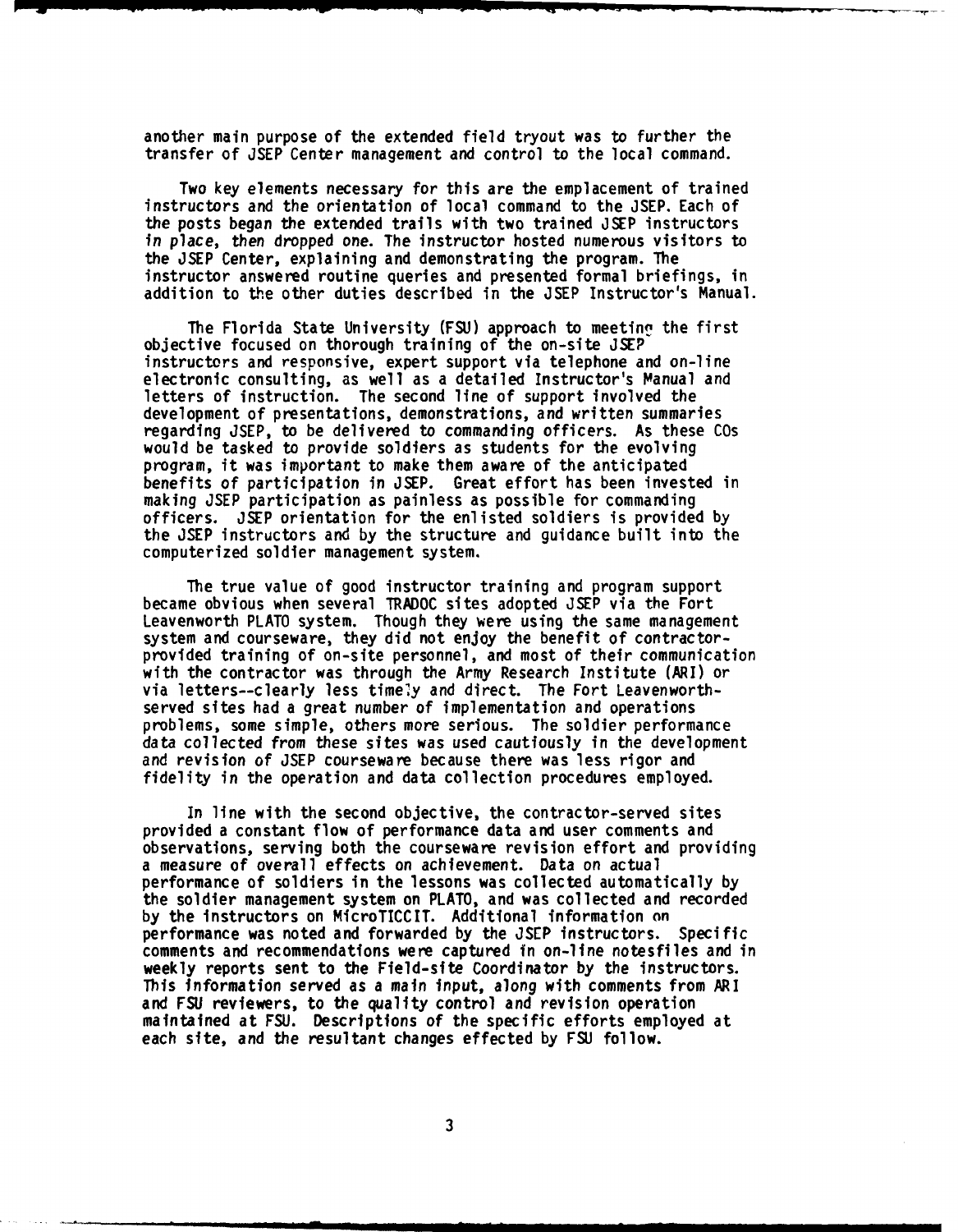#### Methodology Used For The Trials.

The statement of work for this contract calls for the operation of two MicroTICCIT sites, two PLATO sites, and the maintenance of support staff at FSU. This section of the report details the operation of the sites, and following sections will describe the results obtained and the conclusions and recommendations drawn.

The extended trials followed the six-week trials at each site, and officially ran until the **end** of December, 1986. The actual extended trial start date varied from site to site--specific dates for each site are detailed later in this section.

With the exception of Fort Riley, each site already had trained JSEP instructors in place from the six-week trials and these personnel were retained for the extended trials. Consequently, most training provided by the **FSU** Field Site Director and the MicroTICCIT Systems Operator was of a continuing education nature. When turnover required the training of new instructors, they each received a standard 40 hour instruction course. The training covered such topics as the purpose of JSEP, the structure and function of the Soldier Management System and the lesson curriculum, maintenance and troubleshooting of equipment, management and procedures. Each instructor was issued a JSEP Instructor's Manual, and after May 1986 each new instructor had to pass a posttest based on the job's tasks. When feasible, outgoing instructors trained their replacements, with technical support provided by the Field Site Director and the PLATO and MicroTICCIT Systems Analysts via telephone and on-line consultation. Otherwise, either the JSEP Site Director or a Ford representative (depending upon whether the site was equipped for PLATO or MicroTICCIT) made an on-site visit and conducted the training in person. All Instructors were supported via telephone and written correspondence throughout the extended tryout period.

The soldiers that participated in the extended trials were primarily command referrals, with some walk-ins as well. Each soldier was enrolled in **JSEP** by the instructor, who created the soldier's file and aquainted the new student with the operation procedures for the computer. (During the latter part of the extended trials the file would be created directly in the Soldier Management System.) The soldier would then complete a battery of tests and questionnaires--some that are used for diagnosis of deficiencies and others that serve to provide baseline data for program revision and evaluation. A lesson prescription would then be generated for the soldier, and the lesson sequence would begin.

The lessons available steadily increased in number as the extended trials continued, until all lessons were incorporated into the JSEP curriculum. Soldier performance data was coupled with the subjective comments and observations of soldiers, instructors, and ARI reviewers to guide lesson revision efforts. The information was analyzed, and revision efforts prioritized, by the Quality Control staff at **FSU** - the people who responsibility for the final version of JSEP curriculum materials. Revised lessons were substituted for earlier versions as they were completed, so the formative evaluation of each lesson was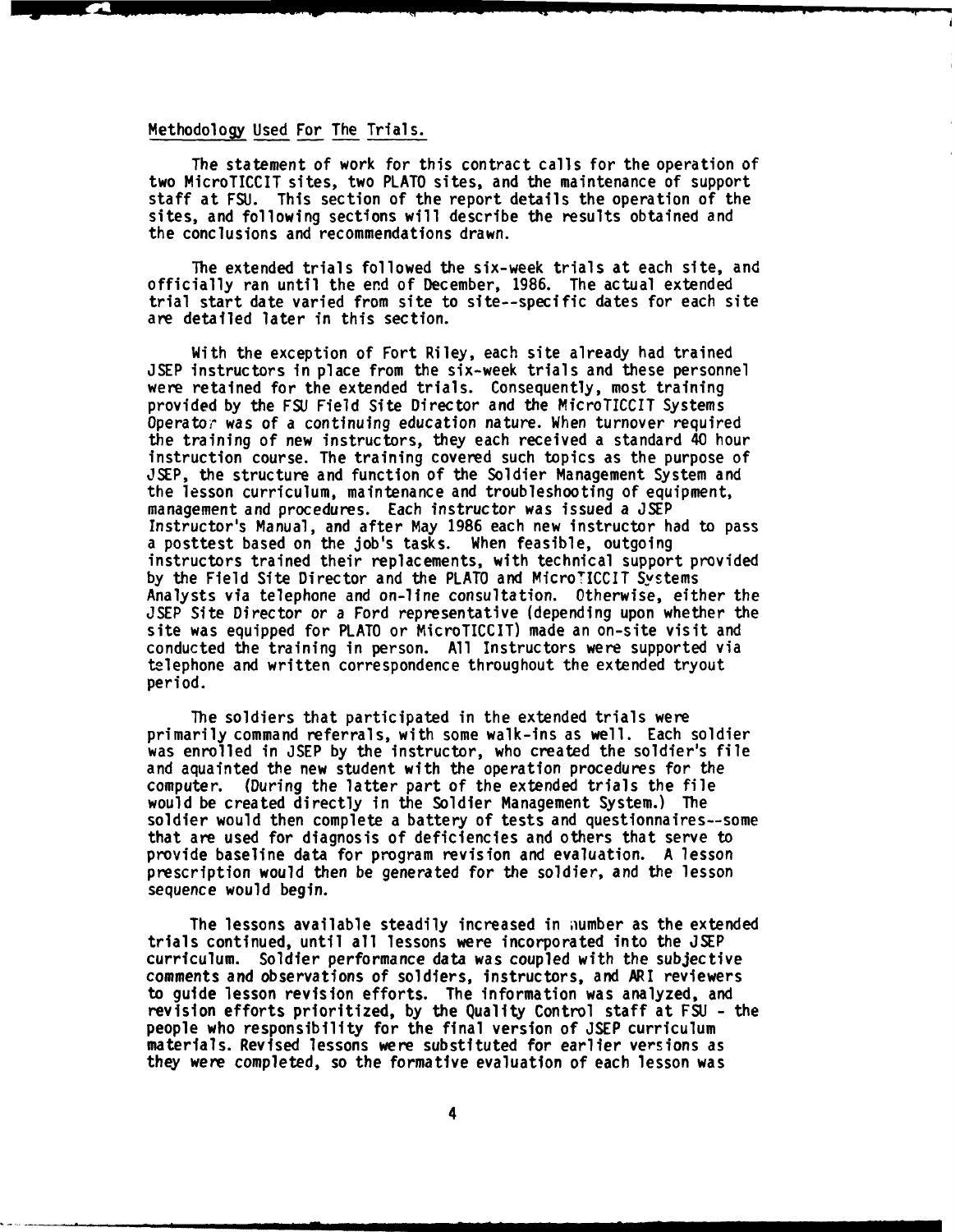recursive during the duration of the trials.

Paper-based lessons as well as computer-based lessons were tried out and revised. In addition to the spontaneous comments of soldiers and reviewers, JSEP instructors were directed to make regular, systematic reports to FSU on a wide range of operations and revision concerns.

#### Fort Leonard Wood.

At Fort Leonard Wood the extended field trial began July 1985 and was concluded December 1986. During the first year of this effort lesson prescriptions were based upon the need for soldier comments and performance data regarding newly released lessons. As programming was completed on a lesson it was added to the queue of lessons to be reviewed. When a lesson had been reviewed by at least **10** soldiers it was released to Quality Control for analysis and possible revision, although it remained available to soldiers at the site.

In July of 1986, the review of lessons on an individual basis was substantially complete, and attention turned to implementing and fine tuning the Soldier Management System (SMS). Prescriptions were now generated on the basis of individual soldier MOS. Initially, this was done by the JSEP Instructor. The Soldier Management System assumed this task when it was fully implemented. A detailed description of the prescription function of the SMS will be in the JSEP technical report, "Soldier Management System: Features and Functions." Data and comments were focused on revising and validating the SMS, though individual lesson data were still collected and analyzed.

In addition to the Diagnostic Review Lessons and the Skill Development Lessons that make up the basic skills curriculum of JSEP, there are learning strategy lessons designed to help the soldier become a better student. One set of these learning strategies, the lessons on Time Management, were prescribed to soldiers participating in the field trials at Fort Sill and Fort Leonard Wood.

 $\overline{1}$ 

The JSEP Attitude Questionnaire was administered to the soldiers at Fort Leonard Wood. This instrument queried soldiers regarding their experiences in **JSEP,** from which attitudes toward the lessons, working with computers, and towards this unique type of continuing education in the Army can be inferred. The questionnaire also requested final comments and suggestions as the soldiers prepared to exit the program.

**Of** the four field sites used for the extended trial, Fort Leonard Wood experienced the lowest overall use rate, with an average of four students per day, at an average of four hours each per day. The site had eight terminals available during the trial, and the JSEP classes were scheduled in two daily four-hour blocks. Thus, capacity at the site was **16** soldiers per day, at four hours each session, for a total of 64 student-hours per day.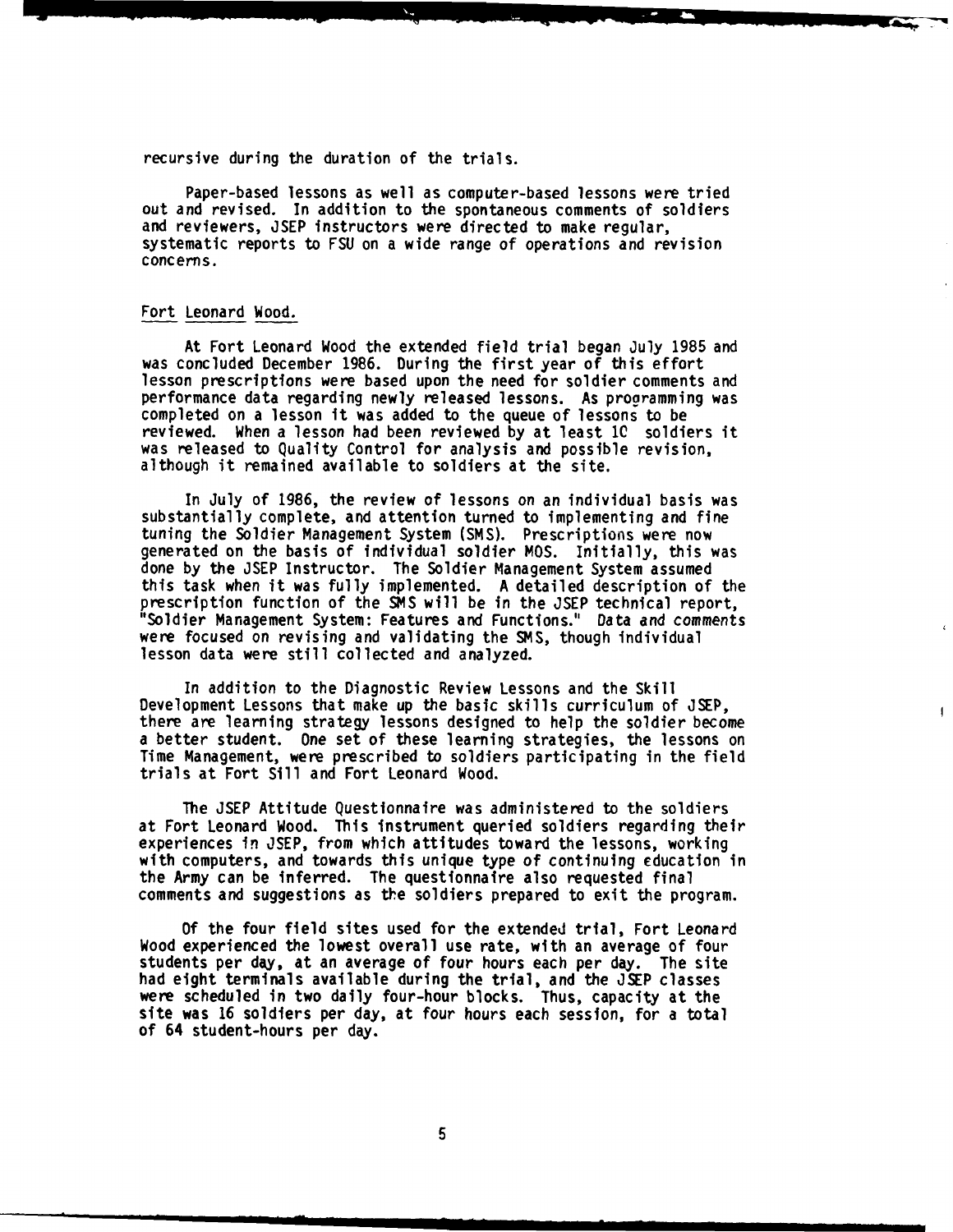#### Fort Riley.

The extended field trial at Fort Riley ran on the same schedule as at Fort Leonard Wood-- July 1985 to December 1986, beginning with individual lesson prescriptions and changing to MOS-based prescriptions in July **1986.** Programming of the learning strategies lessons was not yet complete, so none of them were used. The Education Center did offer BSEP instruction concurrently with **JSEP,** as well as practice on simulated General Technical **(GT)** portions of the ASVAB. While this did not affect the use of student performance data for revision purposes, it rendered the use of gain scores indefensible. Accordingly, while the Locator Instruments were used at the site, the 300 item JSEP Math and Verbal Test, which is a test of math and verbal abilities related to **JSEP,** was not administered. The Locator Tests, 30-item tests of general math and verbal ability developed **by** RCA Service Corp. as part of an earlier contract were used in an attempt to diagnose soldiers skill deficiencies. The other instrument used at Fort Riley was the Attitude Questionnaire described earlier.

As in the situation described at Fort Leonard Wood, Fort Riley also started with two instructors working 20 hours per week and then went to a single, full-time instructor. The JSEP Center had 14 terminals available through each of two daily four-hour sessions. The mean use rate for the extended trial was eight students per day, at an average of four hours per day per student.

#### Fort Lewis.

The extended trial at Fort Lewis began two months later than at the two sites previously described, running from September 1985 to December 1986. Unlike the Fort Leonard Wood and Fort Riley trials, the extended trial at Fort Lewis was conducted using only prescriptions based upon individual lessons. Soldiers reviewed new lessons that required comments and performance data as they were released to the field by FSU. As at Fort Riley, the Fort Lewis Education Center offered the JSEP students other instruction concurrently with JSEP, namely BSEP and instruction aimed at GT improvement. And again, as at Fort Riley, this uncontrolled variable of additional instruction rendered the use of the JSEP Math and Verbal Pretests and Posttests ill-advised. Thus the only instruments used at this site were the Locator Tests and the JSEP Attitude Questionnaire.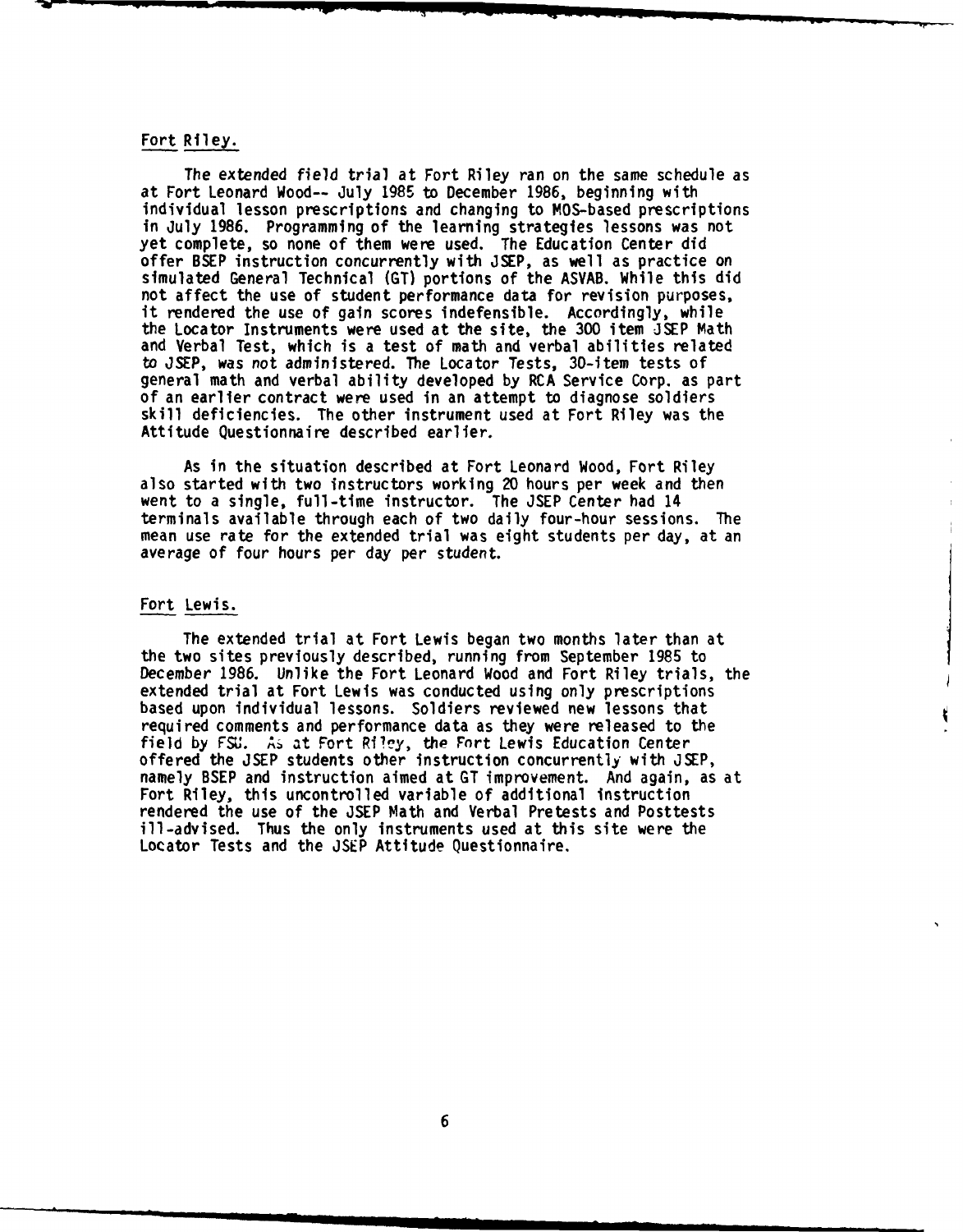Again as at the two sites previously discussed, Fort Lewis began with two **JSEP** instructors each working 20 hours per week and then went to one working full-time. The **JSEP** Center had **15** terminals available, and ran two four-hour sessions each day. Ft. Lewis averaged **23** soldiers per day, at four hours per day per soldier.

#### Fort Sill.

While soldier comments and data from the three sites discussed previously were valuable for finding programming flaws and errors--one of the quality control objectives of the extended trials, the data most useful for determining what the soldiers learn from JSEP was collected at Fort Sill. The Fort Sill extended trial was the last to begin and was the best controlled. Beginning in August 1986 and concluding in December 1986, this trial enjoyed the lowest rate of technical and logistical complications. During the five months the trial was in operation, the Fort Sill Education Center did not offer BSEP or GT improvement instruction to the soldiers assigned to the JSEP. In addition, the full complement of JSEP tests and surveys was employed, consisting of the following: a) Post Instruction Practice GT Test; b) Locator Math and Verbal Pre- & Post- Tests; c) JSEP Math and Verbal Pre - & post Tests; **d)** Background Survey; and e) Attitude Questionnaire.

All soldier lesson prescriptions for this trial were based upon individual MOS. These personalized prescriptions were augmented by assignment to all soldiers of the Time Management Lesson from the Learning Strategies group. At this trial, the Soldier Management System was fully implemented, controlling prescriptions and lesson sequencing, and routing soldiers to appropriate Skill Development Lessons (SDLs) when they did not pass the corresponding Diagnostic Review Lesson (DRL).

Fort Sill had the same instructor arrangement as the other three sites, beginning with two **JSEP** Instructors working 20 hours per week and then going to just one instructor. The JSEP Center was open for two four-hour sessions per day. The student-use rate at Fort Sill during the extended trial saw an average of 16 soldiers each day.

#### Supporting effort at FSU.

The JSEP Field Site Coordinator and support staff were available for consultation via telephone or electronic mailbox during the entivp for consultation via telephone or electronic matibox during the entire<br>trial. When necessary, the chief programmers and systems analysts were placed in contact with the field site personnel. **FSU** supported both the day-to-day tryout operation and the conduct of special meetings and demonstrations.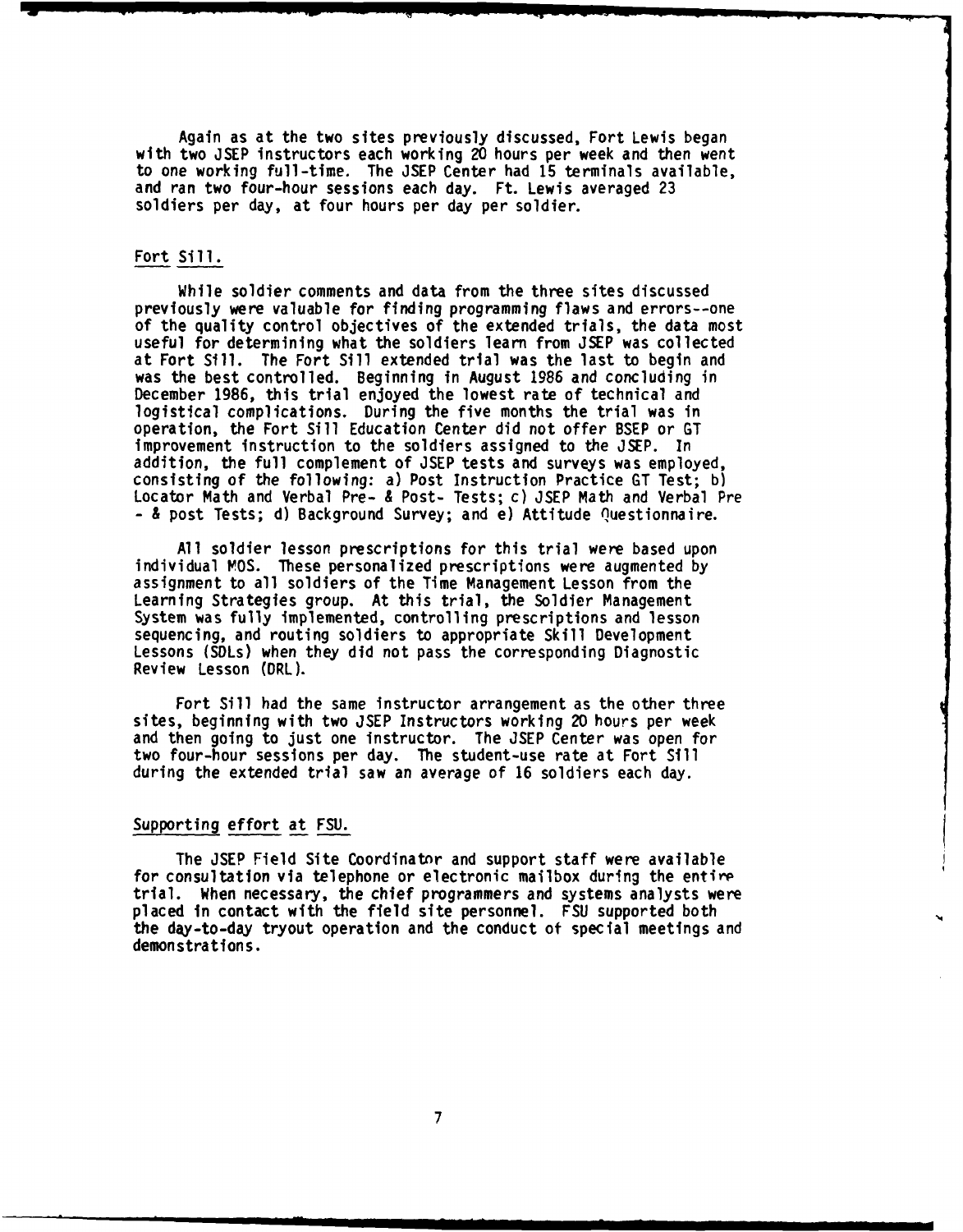#### RESULTS

#### Findings.

Three mair, points were derived from the extended tryouts. First, the soldiers were able to perform well in the JSEP environment. They adapted to working in a CBI environment quickly-- even those soldiers who were initially intimidated by the computers. This is due in part to the successful implementation of the Soldier Management System, which was designed to anticipate soldier needs and difficulties and to present options in a menu-format whenever appropriate. In addition, the SMS has effectively assumed many of the more onerous classroom management duties, which frees the JSEP instructors to attend to the soldiers needing individual help.

The second main finding was that the Learning Strategies (LS) Lessons are more time consuming than initially realized. A harsh reality of soldier basic skills education, including the JSEP trials, is that soldiers cannot be released from their regular duty assignments for long periods of time. One result is that some soldiers may have their participation in JSEP curtailed before they can take full advantage of the lessons in their prescription. When soldiers were given the full range of Learning Strategies Lessons at the front end of their JSEP "tour," many did not complete all of the PC lessons before their time expired. They may have become better learners, but may have returned to regular duty with the same basic skill deficiencies. An equally awkward alternative was to bypass the LS Lessons and route the soldiers straight into the PC lessons, with the result that many face the instructional materials they require armed only with the same poor habits, anxieties, and strategy weaknesses that hindered them in high school. Our solution was to prescribe the Time Management lessons for all soldiers at the beginning of their JSEP experience, followed by the first lessons in their PC prescription. Assignment of other LS Lessons was left to the discretion of the JSEP instructors on an "as needed" basis. This is a proper component of the instructor's role in JSEP, and assures that the soldiers with learning deficiencies get the instruction they need without squandering the brief time available for basic skills instruction.

The third major finding relates to local command support for JSEP. .n every case JSEP is competing with other site education center programs for students, and in some cases JSEP appeared to the perceived as a threat to established programs. If JSEP is to succeed in bringing quality individualized CBI to Army education, it will require strong support from both ACES and local commanders, at least during the early stages of transfer when educational computing is still novel. CBI programs such as JSEP are not labor intensive in the classroom. While the JSEP Instructors are a vital part of the educational setting, they are generalists and they are relatively few in number. This can be threatening to some other programs that are instructor-intensive (given the same number of soldier-stidents), especially if the instructors tend to have only one area of expertise. Sites with such programs can be expected to have problems adopting JSEP unless local command has the vision to weather the change.